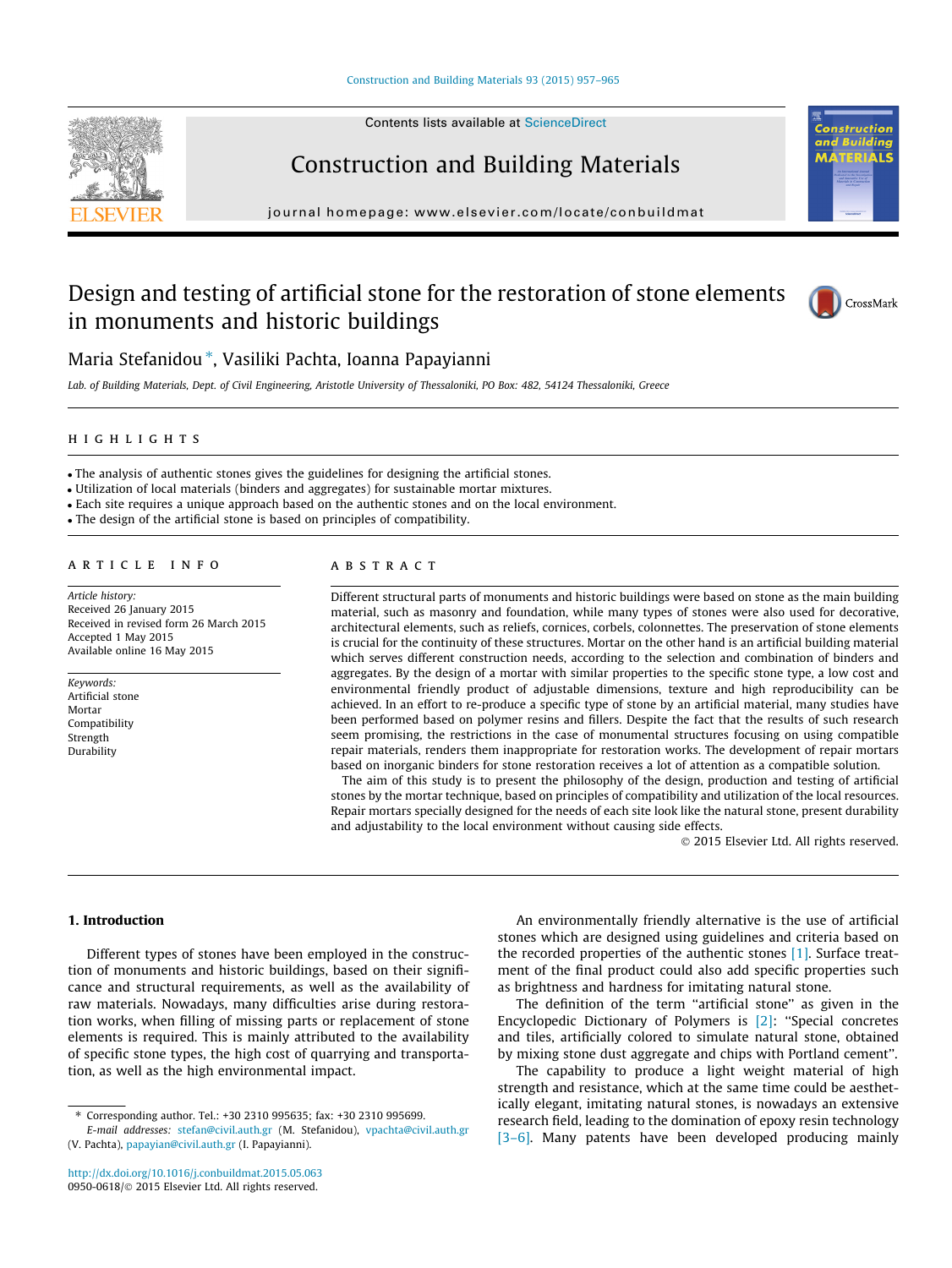artificial marble, as it is an expensive and widely used stone, based on fillers and polymer resin materials [\[7,8\].](#page--1-0) Recently, nanoparticles were also incorporated in mixtures as modifiers, in order to improve mechanical properties [\[9,10\].](#page--1-0)

Despite the fact that the results of these studies are promising, the main restriction for their application in restoration works of monuments and historic buildings has been their incompatibility with the authentic stones. This is because polymers such as epoxies or acrylics due to their completely different chemical composition, they behave and weather differently than stone. Therefore, research focused on the design of artificial stones based on inorganic binders  $[11-16]$  which however, have been used for millennia in construction (i.e. reliefs, cornices, corbels, colonnettes). Such construction refers to mixtures of binders and aggregates, in such types and proportions in order to achieve specific properties (color hue, texture, physico-mechanical properties, etc.) [\[13,14\].](#page--1-0) Generally, the use of artificial stone was adopted diachronically in construction, due to the advantages it offered in comparison to natural stones (lower cost related to mining and transport, easiness in manufacture, application and reproduction).

Historically, the first attempt to produce decorative ornaments with mud mortars dated during the Neolithic period in Çatal Hüyük (7th–6th millennium BC) [\[17\]](#page--1-0). During the Minoan and Mycenaean civilizations (2nd millennium BC) the manufacture of architectural elements (reliefs, epistyles, moldings, entablatures) with mortars based on gypsum and lime was systematic [\[18\]](#page--1-0) and continued throughout the Classic and Hellenistic period [\[19\].](#page--1-0) In Roman times, the constructional tradition was applied in several public and private buildings, due to the low cost and ease of reproduction [\[20,21\].](#page--1-0) During Renaissance and until the beginning of the 20th century, the manufacture of architectural elements with mortars for the external and internal decoration of buildings dominated [\[12–15\].](#page--1-0)

According to the depth and volume of the cast architectural members, the traditional way of application varied within two main categories [\[20,21\]](#page--1-0):

- In the case of large members the production was carried out in situ with cast material and specific formworks.
- Smaller elements were precast, usually produced in a laboratory, transferred and placed on site while they were still fresh.

Nowadays, the advantages of artificial stone in comparison to natural stone are highlighted under the principles of sustainability in construction, related to reducing raw materials and energy resource consumption [\[22\].](#page--1-0) However, this research field is very interesting, as the reports of using stone repair mortars in stone conservation are based on ready to mix products not designed specifically for the needs of a worksite [\[23,24\]](#page--1-0).

The use of artificial stone in heritage structures, which is the topic of this research, presents several benefits including the following options:

– Designing a mortar of similar physical (color hue, texture, porosity, apparent specific gravity, etc.) mechanical and microstructure properties with the original stone, under the prism of compatibility.

#### Table 1

Characteristics of the binders used for the artificial stone compositions.

- Determining specific properties of the final product according to the specific needs of the monument and the wider environmental aspects (water retentivity, frost action, durability).
- Flexibility in manufacture, application and reproduction process.
- Cost effectiveness and preservation of raw materials resources, under the prism of sustainability.
- Revival of a diachronic constructional technique which prevailed in constructions from the Neolithic period, until the beginning of the 20th century.

The present study focuses on designing, manufacturing, testing and applying a series of artificial stone compositions for the restoration of three monuments in Greece. In all cases, the main challenge was to design effective artificial stone mixtures for replacing or filling deteriorated stones, by maintaining the physico-mechanical properties of the authentic stones and enhancing their durability under the existing environmental conditions. The artificial stones were based on inorganic binders such as white cement, lime and clay, natural aggregates of different gradation (preferably from local origin) and inorganic pigments. The studied monuments were:

- Archaeological site of Pella (4th century BC): The aim of the study was to produce cast pieces of artificial stone in order to reconstruct the low walls of the Ancient Agora, highlighting the ground plan of the site.
- Ancient Theatre of the Archaeological site of Maronia (3rd century BC): The aim of the study was to fill the lacunas of the deteriorated stone domes of the Ancient Theatre.
- The Fortress of Saint Nicolaos of the Medieval city of Rhodes (14th century AD): The aim of the study was either to replace or fill the deteriorated stones of the stone masonry.

#### 2. Materials and methods

First, a systematic analysis of the old stones was made, by taking an adequate number of samples from sound and problematic specimens. In this way, the process of deterioration and the differences in physical and mechanical properties between sound and degraded stones were recorded.

Micro-structure observation was performed by stereoscope (Leica Wild M10) assisted by image analysis (ProgRes). When necessary for mineralogical characterization, thin sections were produced and the observation was performed using polarized microscope (Leica Laborlux 12 POLS). Porosity and apparent specific gravity were determined according to RILEM CPC 11.3 absorption of water under vacuum. Dynamic Modulus of Elasticity and compressive strength was recorded according to ASTM C597-71 and ASTM C191-81, respectively. The pore size distribution of the specimens was calculated using the BJH method after nitrogen adsorption (Nova 2000, Quantachrome).

Then, mortar mixtures for artificial stones were designed, based on the characteristics of the existing old stones and taking into account the aim of the intervention and the environmental aspects of each site.

Raw materials available in the market were tested in order to check their suitability (specific gravity and average particle size using particle size analysis, pozzolanicity index according to ASTM C593-06, aggregates granulometry (EN1015-1:1998), soluble salt content (using HPLC) (Tables 1 and 2). In each site, an effort was made to reclaim local materials such as clay and aggregates from the excavation or from a nearby river. When this was possible, the materials were tested in the laboratory to check their suitability according to relevant regulations

| <b>Binders</b>             | Specific gravity $(g/ml)$ | Avg. particle size $(\mu m)$ | Specific surface area $(m^2/g)$ | Pozzolanicity index (MPa) (ASTMC31:77) |
|----------------------------|---------------------------|------------------------------|---------------------------------|----------------------------------------|
| Properties<br>White cement |                           |                              |                                 |                                        |
| $(CEM II/A-LL42.5N)$       | 2.644                     | 17                           | 1.03                            |                                        |
| Clav                       | 2.573                     | 85.7                         | 0.64                            | 1.5                                    |
| Hydrated lime (Type N)     | 2.471                     | 10.8                         | 2.25                            |                                        |
| Natural pozzolan           | 2.403                     | 11.6                         | 1.82                            | 10.5                                   |